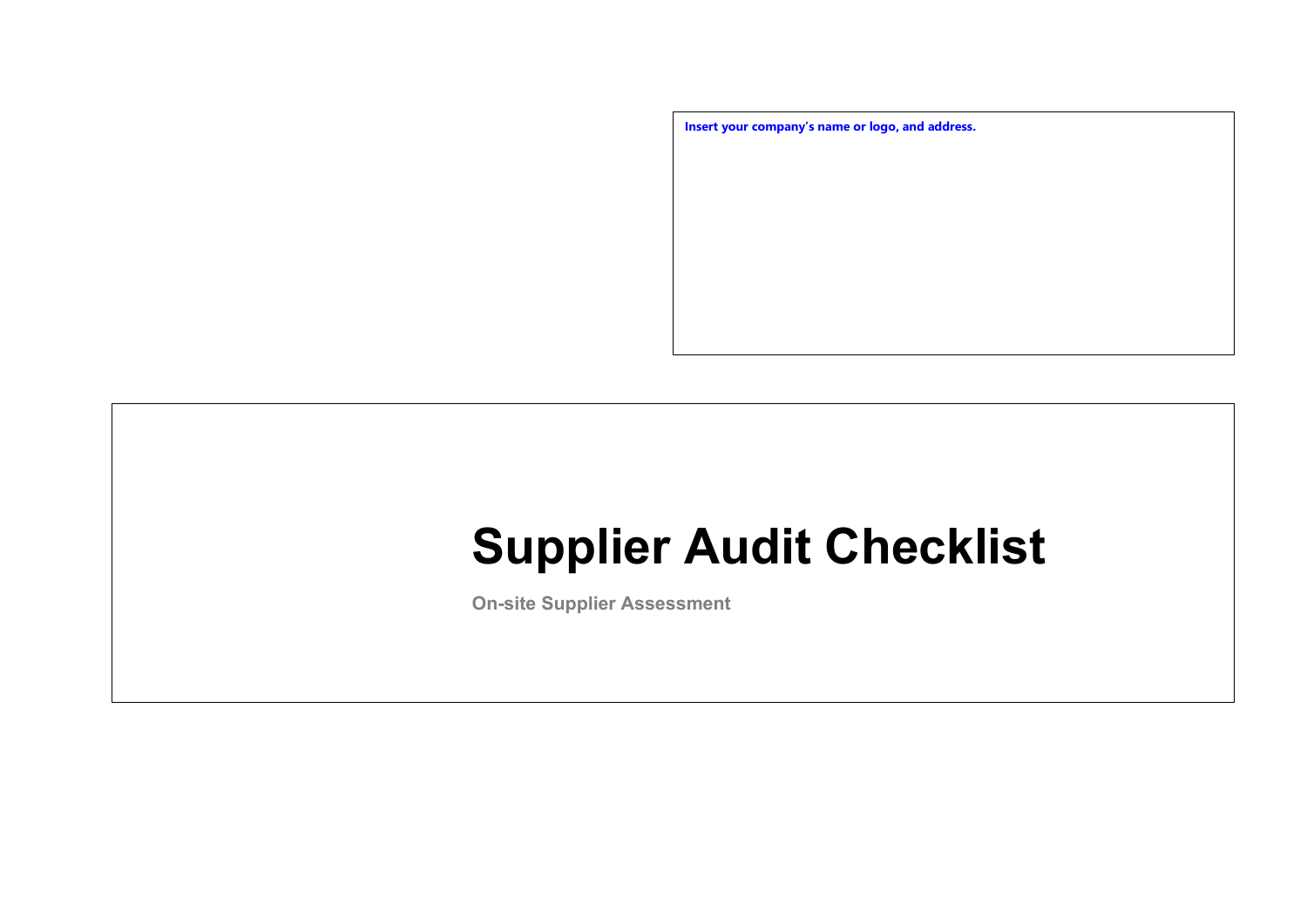| Insert your company's name or logo. | <b>ISO 45001:2018</b>              |
|-------------------------------------|------------------------------------|
|                                     | <b>On-site Supplier Assessment</b> |

## **Table of Contents**

| Quality Management 1999 Committee Committee Committee Committee Committee Committee Committee Committee Commit                                                                                                                       |    |
|--------------------------------------------------------------------------------------------------------------------------------------------------------------------------------------------------------------------------------------|----|
|                                                                                                                                                                                                                                      |    |
|                                                                                                                                                                                                                                      |    |
|                                                                                                                                                                                                                                      |    |
| Quality Planning <u>New York: New York: New York: New York: New York: New York: New York: New York: New York: New York: New York: New York: New York: New York: New York: New York: New York: New York: New York: New York: New </u> | 10 |
|                                                                                                                                                                                                                                      |    |
|                                                                                                                                                                                                                                      |    |
|                                                                                                                                                                                                                                      |    |
|                                                                                                                                                                                                                                      |    |
|                                                                                                                                                                                                                                      |    |
|                                                                                                                                                                                                                                      |    |
|                                                                                                                                                                                                                                      |    |
|                                                                                                                                                                                                                                      |    |
|                                                                                                                                                                                                                                      | 19 |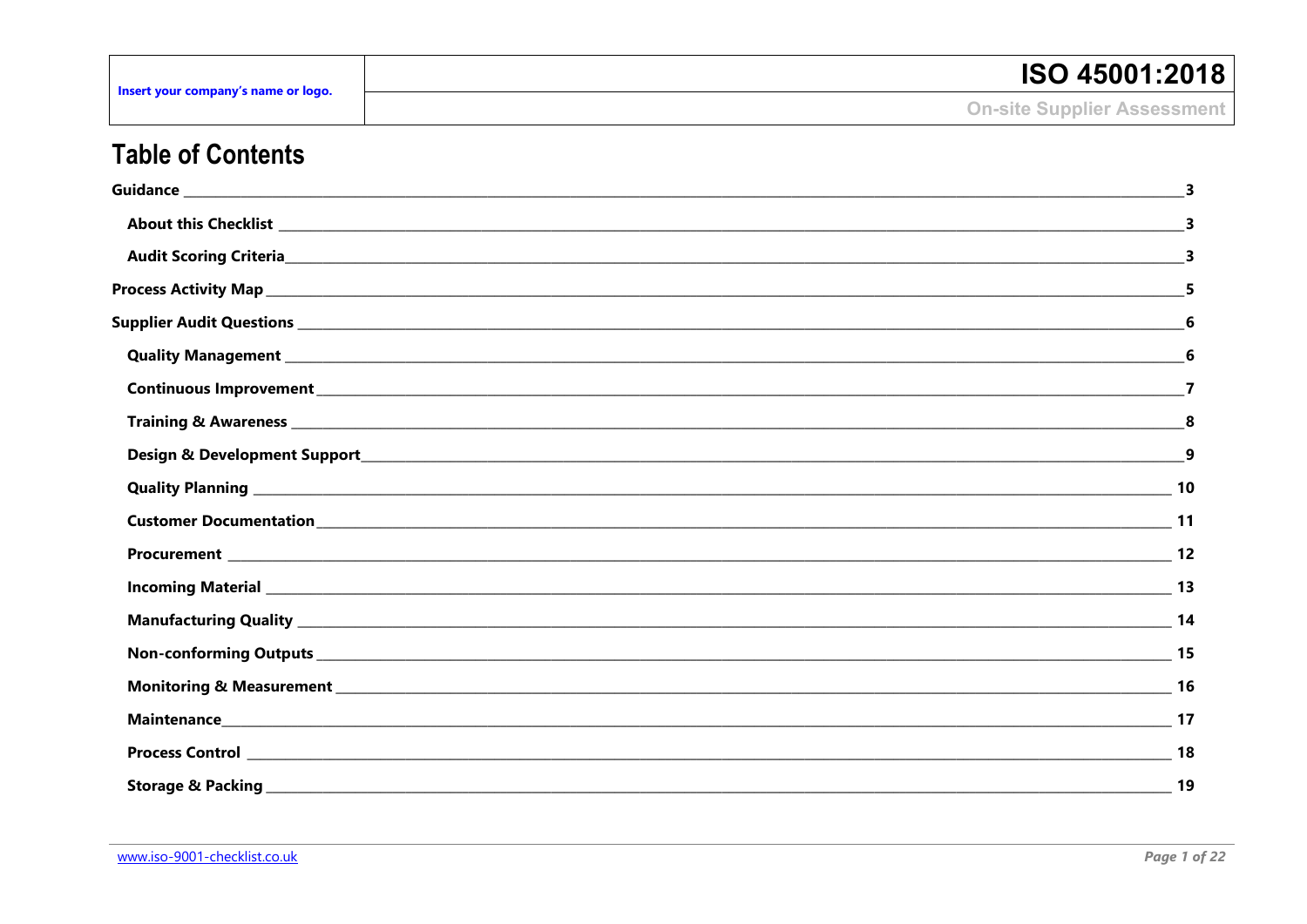## <span id="page-2-0"></span>**Process Activity Map**

#### **EQUIPMENT & FACILITIES:**

What equipment and resources are required? Is equipment suitable and properly maintained? Is the work environment maintained? Is there evidence of appropriate maintenance of all equipment used by this process?

#### **PERSONNEL:**

Review employee skill lists for the process. Are there lists of skills for each position? Do they show enough detail? This is often a finding, where lists are generic with inadequate detail. Training is a key process of any system. Are there particular skills you want to evaluate?

#### **PROCESS INPUTS:**

What triggers the process? What inputs are required? Where do the inputs come from? Are they received in a timely manner? Are they fit for purpose?

#### **PROCESS NAME/DESCRIPTION:**

What steps are involved in the process? What happens at each step in the process? What documents and records are generated? Is the process implemented in accordance with procedures, instructions or plans? Are controls applied as described?

#### **INSTRUCTIONS & PROCEDURES:**

Review the documents that describe and control the process. Review all the important steps and activities of the process being audited. This info must be documented within the QMS. Evaluate how effectively the process flows through the steps. Do you see roadblocks or issues?

#### **SUPPORT PROCESSES:**

As you audit, you will see how it connects and interacts with other processes. Interactions with other processes are always important**.** As you audit the, you will see how it connects and interacts with other processes. Audit the relevant links to related processes and support processes.

#### **CONTROL PROCESSES:**

How is the process defined and who is responsible? How are customer requirements defined? What specifications apply defined? What objectives and targets apply process? What controls/check points are there? What acceptance criteria exist?

#### **PROCESS OUPUTS:**

What is the product produced by this process? Are product measures in place to ensure that product meets requirements? How are processes measured? Are product and process measures achieved? What feedback is received from customers?

#### **KEY PERFORMANCE INDICATORS:**

Review metrics and performance with Managers, Supervisors and operators. They should know how things are running, objectives, customer issues, problem areas. If they do not, the requirements were not met. Is there evidence that quality objectives and targets affected by this process are being achieved?